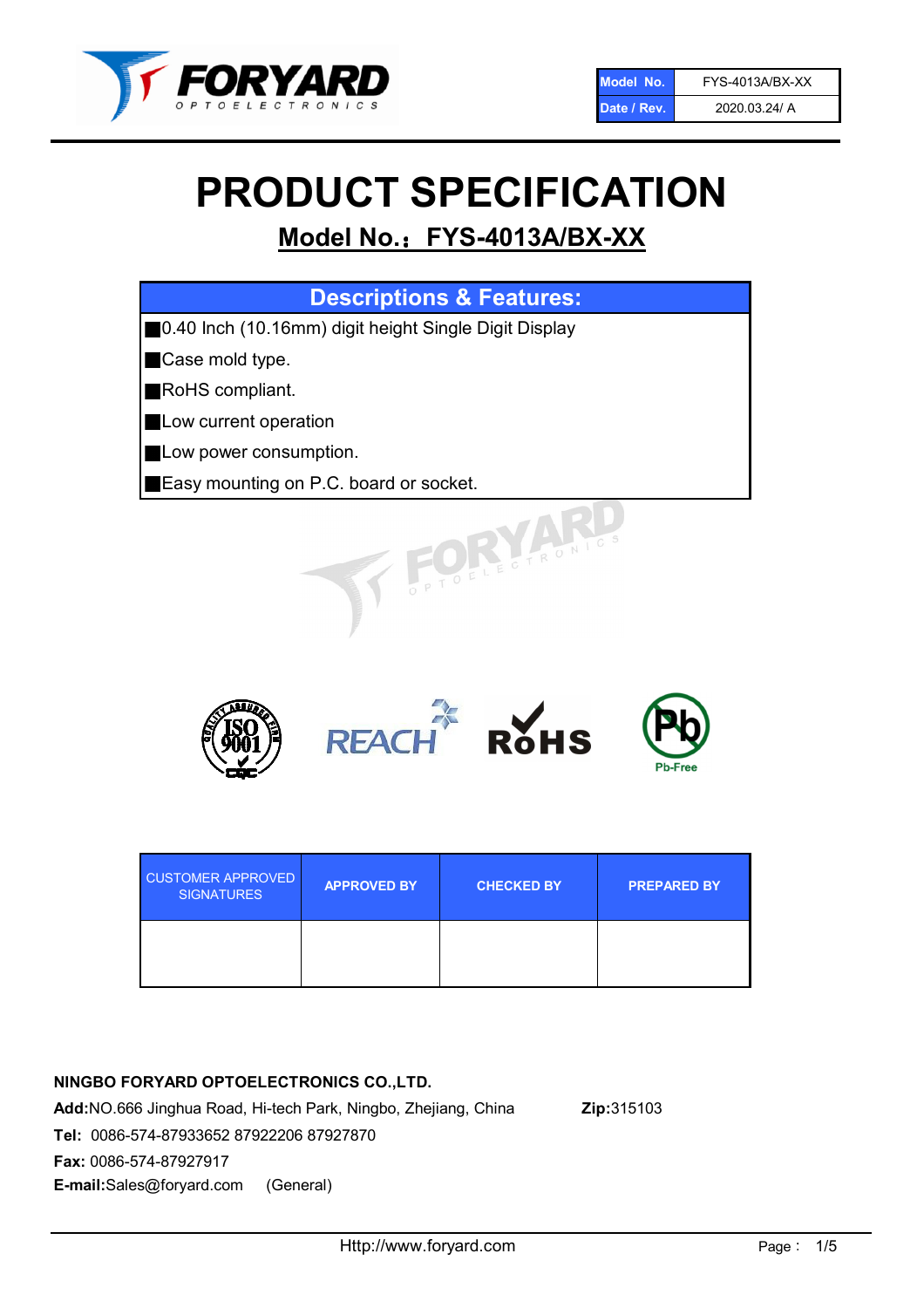

| Model No.   | FYS-4013A/BX-XX |
|-------------|-----------------|
| Date / Rev. | 2020.03.24/ A   |

#### Model No.: FYS-4013A/BX-XX

#### ■ -XX: REF Surface / Epoxy color

| Color<br><b>Number</b>     |                |                           |             |                |
|----------------------------|----------------|---------------------------|-------------|----------------|
| REF Surface Color  ○ White |                | ○ Black  ○ Gray           | $\circ$ Red | $\circ$ Green  |
| Epoxy Color                | I⊖ Water Clear | $\circ$ White $\circ$ Red | I⊖ Green    | $\circ$ Yellow |

#### ■ Mechanical Dimensions



Notes:

- 1. All pins are Φ0.45[.019]mm
- 2. Dimension in millimeter [inch], tolerance is ±0.25 [.010] and angle is ±1° unless otherwise noted.
- 3. Bending≤Length\*1%.
- 4.The specifications,characteristics and technical data described in the datasheet are subject to change without prior notice.
- 5.The drawing is different from the actual one, please refer to the sample.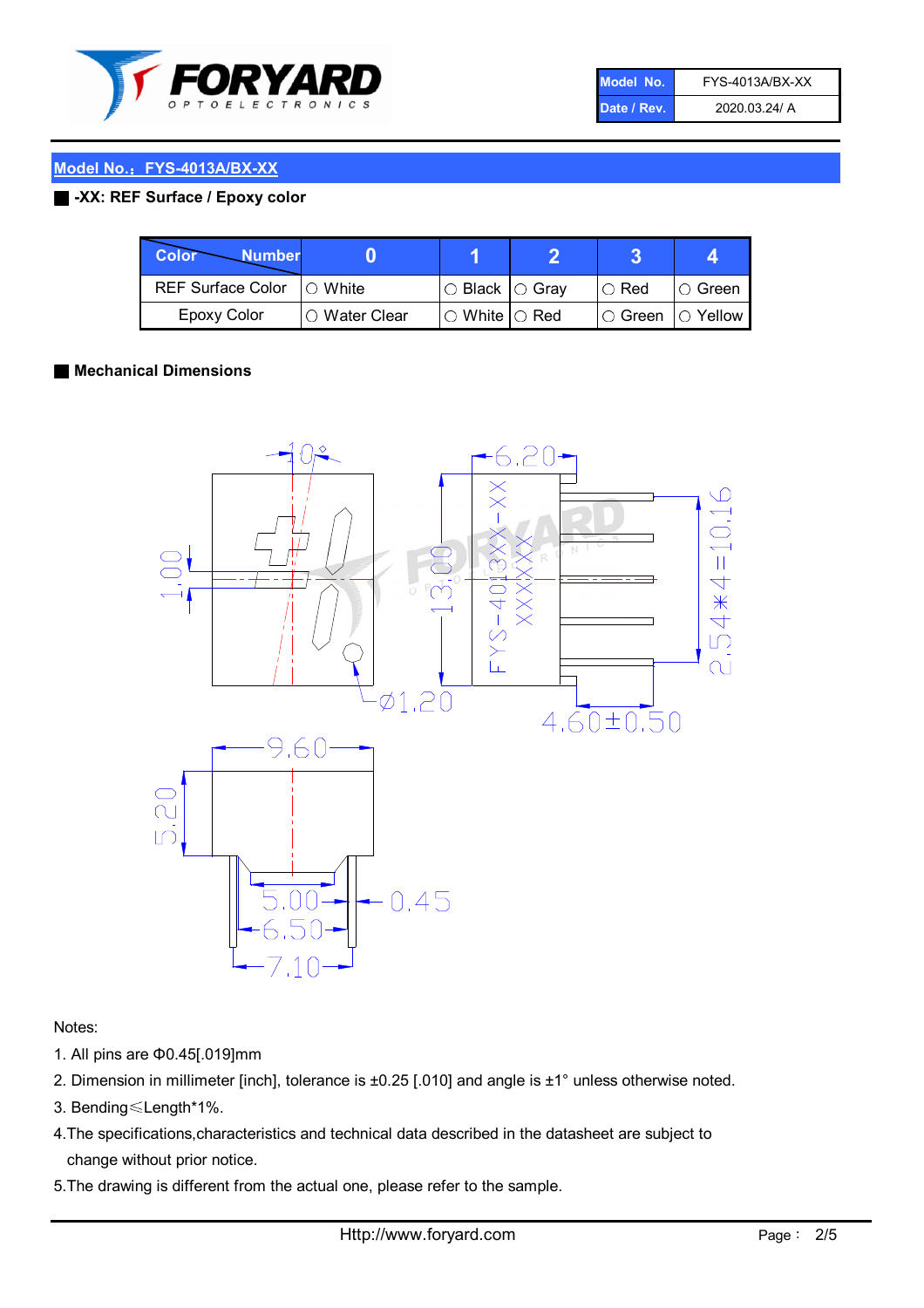

| Model No.   | FYS-4013A/BX-XX |
|-------------|-----------------|
| Date / Rev. | 2020.03.24/ A   |

#### Model No.: FYS-4013A/BX-XX

■ All Light On Segments Feature & Pin Position

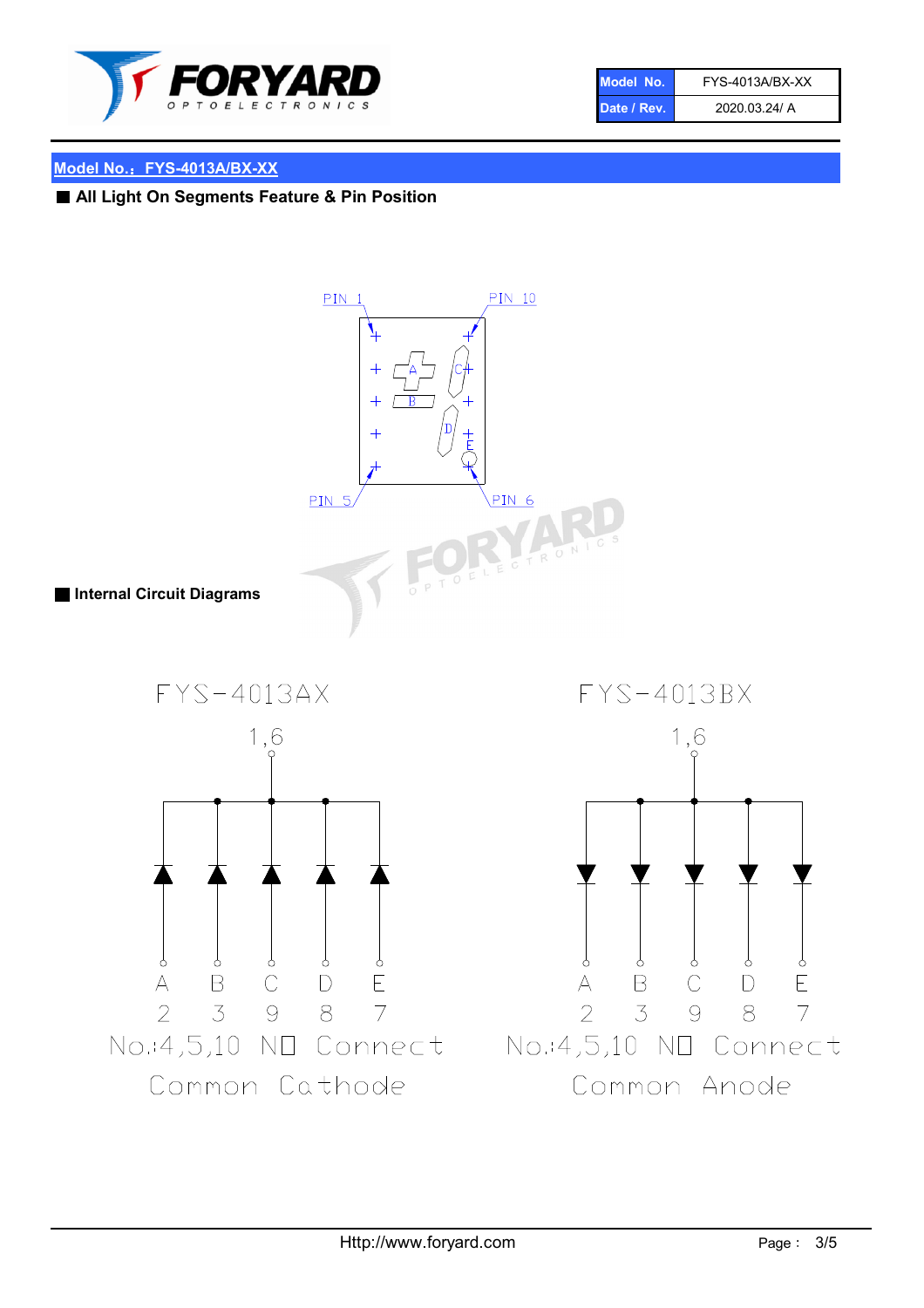

| Model No.   | FYS-4013A/BX-XX |
|-------------|-----------------|
| Date / Rev. | 2020.03.24/ A   |

(Ta=25℃)

#### Model No.: FYS-4013A/BX-XX

#### Absolute maximum

| solute maximum ratings       |               |                       |              |            | (Ta=25℃)    |
|------------------------------|---------------|-----------------------|--------------|------------|-------------|
| <b>Parameter</b>             | <b>Symbol</b> | <b>Test Condition</b> | <b>Value</b> |            |             |
|                              |               |                       | <b>Min</b>   | <b>Max</b> | <b>Unit</b> |
| Reverse Voltage              | VR            | $IR = 30$             | 5            |            |             |
| <b>Forward Current</b>       | ΙF            |                       |              | 30         | mA          |
| Power Dissipation            | Pd            |                       |              | 100        | mW          |
| <b>Pulse Current</b>         | Ipeak         | Duty=0.1mS,1KHz       |              | 150        | mA          |
| <b>Operating Temperature</b> | Topr          |                       | $-40$        | $+85$      | °C          |
| Storage Temperature          | Tstr          |                       | $-40$        | $+85$      | °C          |

#### ■ Electrical-Optical Characteristics

#### ● Color Code & Chip Characteristics:(Test Condition:IF=10mA)

Typ Max S | Hi $\textsf{Red}$  | AlGaInP | 660nm LE 20nm | 2.00 | 2.50 D | Super Red | AIGaAs/DH | 650nm | 20nm | 2.00 | 2.50 E | Orange | GaAsP | 625nm | 35nm | 2.00 | 2.50 A | Amber | GaAsP | 610nm | 35nm | 2.00 | 2.50 Y | Yellow | GaAsP | 590nm | 35nm | 2.00 | 2.50 G Yellow Green AIGaInP | 570nm | 10nm | 2.00 | 2.50 3.00 3.80 3.00 3.80 W | White | InGaN/GaN | X=0.29,Y=0.30 |CCT:9500K| 3.00 | 3.80 UHR Ultra Hi Red | AlGaInP | 640nm | 20nm | 2.00 | 2.50 UR | Ultra Red | AlGaInP | 635nm | 20nm | 2.00 | 2.50 UE Ultra Orange | AIGaInP | 625nm | 20nm | 2.00 | 2.50 UA Ultra Amber | AIGaInP | 610nm | 20nm | 2.00 | 2.50  $UV$  Ultra Yellow  $\vert$  AlGaInP  $\vert$  590nm  $\vert$  20nm  $\vert$  2.00  $\vert$  2.50  $\text{UG}$  Ultra Yellow Green | AIGaInP | 570nm | 30nm | 2.00 | 2.50 PG Pure Green | InGaN | 520nm | 36nm | 3.00 | 3.80 30nm 3.00 3.80 30nm 3.00 3.80 UW |Ultra White | InGaN/GaN | X=0.29,Y=0.30 |CCT:9500K| 3.00 | 3.80 40~85 60~120~180 40~70 Segment-to-Segment Luminous Intensity ratio(Iv-M) 1.5:1 610nm 9~20(mw) 350~450 470nm 120~180 120~180 Ultra Blue InGaN/GaN InGaN/GaN 9~20(mw) 20~50 280~600 570nm | 30nm | 2.00 | 2.50 | 20~60 470nm 590nm InGaN/GaN B Blue I InGaN 570nm | 10nm | 2.00 | 2.50 | 10~20 30~105 30~135 460nm 520nm Ultra brightness **AlGaInP** AlGaInP 60nm AlGaInP 640nm Peak Wave Length $(\lambda_{\rm P})$ UB 460nm 635nm AlGaInP AlGaInP AlGaInP InGaN/GaN AlGaInP 10~20 Luminous **Intensity** (Iv) Unit:mcd AlGainP 660nm GaAsP GaAsP AlGaAs/DH **Spectral** Line halfwidth (∆λ1/2) 10~20 Standard brightness Forward Voltage(VF) Unit:V 15~30 10~20 625nm GaAsP 590nm **Emitting Color Dice Material** 10~21 610nm

#### Note:

1.Luminous Intensity is based on the Foryard standards.

2.Pay attention about static for InGaN